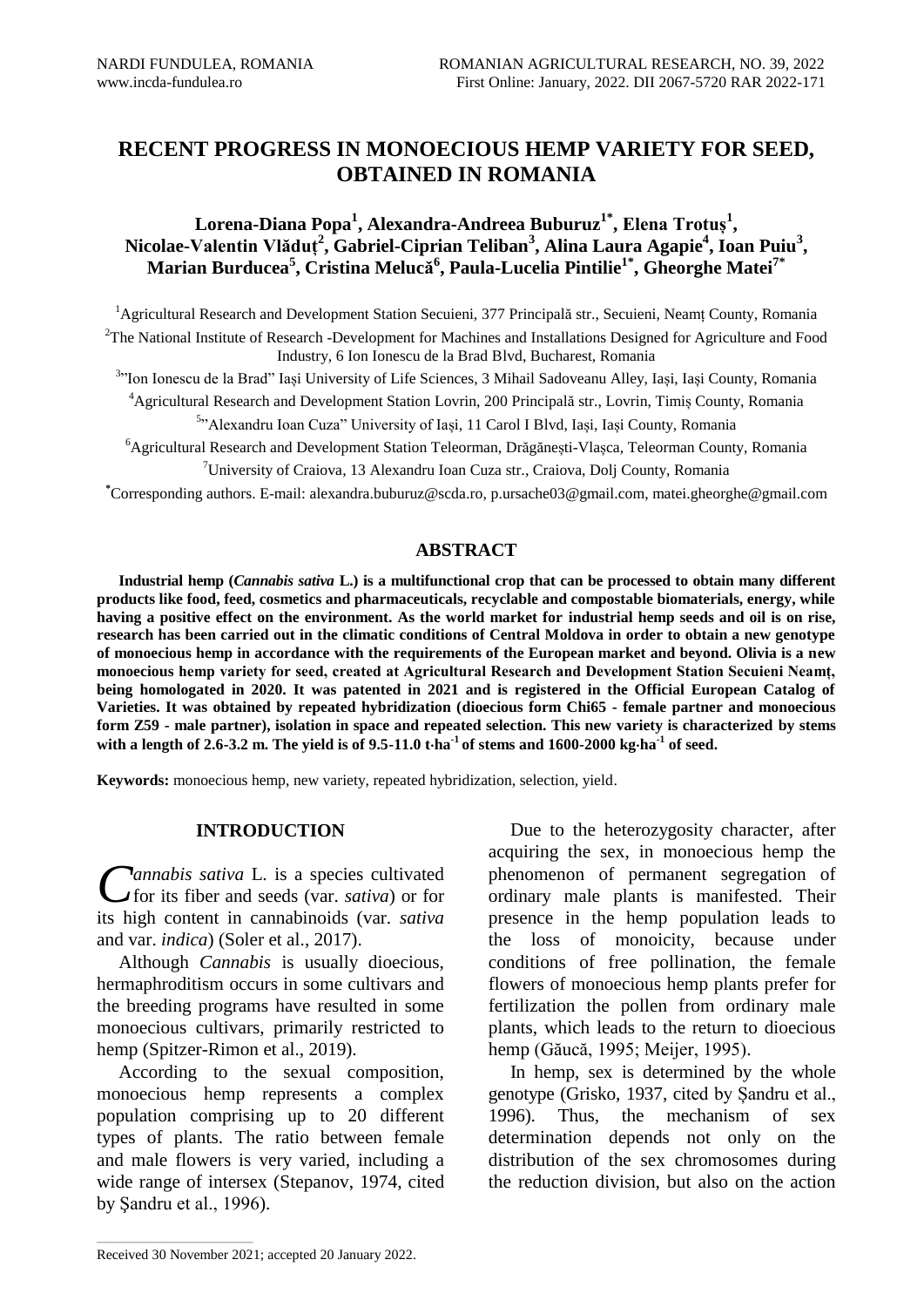exerted by the whole genome on the sex cells that unite in the process of fecundation.

The existence of both tendencies in the same plant, explains both the appearance of different degrees of monoicity and the great diversity of intersex (Ceapoiu, 1958; Şandru et al., 1996). Following the numerous crosses between normal hemp and intersexed forms, but also from the intersection of intersexes between them, Sengbusch (1952) established that a series of alleles participate in determining the sex, which depending on the amount in which they are found determines sex. Thus, the appearance of monoecious hemp forms depends on an unlocated polyallel gene, which results from a mutation that occurs in a dioecious female plant (Găucă and Paraschivoiu, 1991; Găucă and Berea, 1997).

Hemp varieties have high ecological plasticity, which is determined by the richness of the varieties, in biotypes with various physiological characteristics, by the hybrid nature of the varieties and by the plasticity of the various characters and characteristics (Ceapoiu, 1958).

Some morphological and anatomical features, as well as some biochemical and physico-mechanical properties can change depending on the agrotechnical factors, without affecting their heredity.

Therefore, in the breeding processes, it is especially important to know how to transmit the different characters and features.

Currently, the cultivation of hemp varieties with multifunctional capacity, both for seed production and for obtaining stems and fiber, has opened new challenges in many research sectors such as breeding (Baldini et al., 2018).

The monoecious hemp breeding program from ARDS Secuieni has had as a priority the increase of the yielding capacity associated with the reduction of the THC content (Popa et al., 2019). Thus, the purpose of this paper is to present a new monoecious hemp variety, obtained at ARDS Secuieni, from a morphological, physiological and agroproductive point of view.

## **MATERIAL AND METHODS**

The breeding method of the Olivia monoecious hemp variety consisted in repeated hybridization processes, isolation in space and repeated individual selection. The parents of this variety were represented by the monoecious form Z59 as male partner and the dioecious form Chi65 as female partner, which were chosen from the genetic resources of the monoecious hemp breeding laboratory of the ARDS Secuieni (Popa et al., 2021). Following the process of cross-breeding and selection, a new genotype of monoecious hemp was obtained, intended for seed processing and not only, different from the morpho-physiological and agroproductive point of view from the other creations of SCDA Secuieni and which is in according with the requirements of the world market.

For the characterization of the Olivia variety, we used the experimental results regarding the seed and stem production, the total and the technical length of the stem and the thousand kernel weight of the seeds. Those results were obtained in the centers of the State Institute for Varieties Testing and Registration (SIVTR) in the period 2018-2019, but also at ARDS Secuieni Neamt, in the same period of time. Also, analyzes were performed on the profile of the main psychoand non-psychoactive compounds (THC, CBD, CBDA, CBDT) of the new genotype. The results were compared with those of the Zenit monoecious hemp variety, the genotype used as a control in the tests performed.

## **RESULTS AND DISCUSSION**

## **Morphophysiological characters**

The length of the plant in the crop is between 2.6 and 3.2 m. The stem is green-yellowish and has a number of 4-6 longitudinal striations (Figure 1). The leaf is palmate-fidate, medium pubescent, consisting of 9-11 leaflets, and the petiole has a reddish tinge. The inflorescence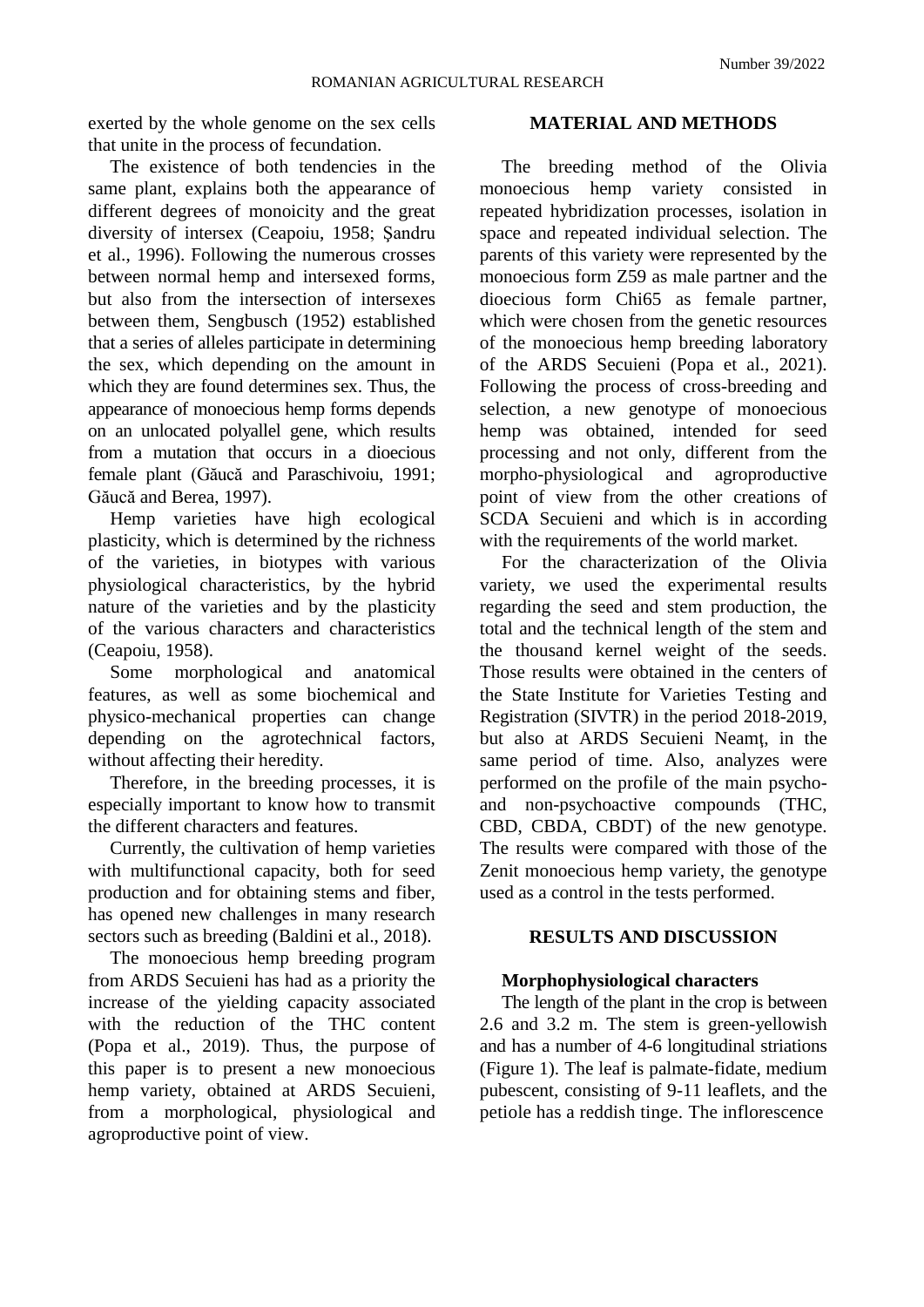#### LORENA-DIANA POPA ET AL.: RECENT PROGRESS IN MONOECIOUS HEMP VARIETY FOR SEED, OBTAINED IN ROMANIA

is a scorpioid top, with the male flowers arranged at the base, and the color of the flowers at 10 days after emergence is white. The fruit is an ovoid nut with light gray mosaic (Figure 2).

The vegetation period varies between 100-110 days in the fiber culture, and in the seed culture between 130-140 days, being a late variety (Figure 3).

The flowering period is 20-25 days.



This variety is resistant to low spring temperatures, heat, fall, fusariosis and broomrape.

The delta9-tetrahydrocannabinol (THC) content is, in average, 0.019% (2018-2020), according to the analysis bulletins issued by the Regional Laboratory for Quality Control and Wine Hygiene Blaj.

Due to its high ecological plasticity, it is suitable for cultivation in areas with different eco-pedo-climatic conditions.



*Figure 1*. Olivia monoecious hemp variety *Figure 2*. Seeds at the Olivia monoecious hemp variety



*Figure 3*. Appearance of the crop during the vegetation period

#### **Production capacity**

In yield trials carried out during 2018-2019 period in the SIVTR network and 2018-2019 period at ARDS Secuieni, in a number of experiments with a high variability in environmental conditions, the Olivia variety achieved higher yields than the Zenit control.

Analyzing the seed production presented in Table 1, by test centers and by years, it was observed that the hemp variety Olivia showed higher yields than the control variety Zenit in all the test centers, except the centers from Sibiu and Luduş, in 2018, where it achieved 97% and respectively 88% of the yield of the control variety and of the centers from Sibiu and Negreşti, in 2019, where it achieved 93% and, respectively, 96%. The yield of the Olivia variety varied between 917 kg·ha<sup>-1</sup> in Luduş in 2018 and 2305  $kg \cdot ha^{-1}$  in Şimleu Silvaniei in 2019. On average, over the two years of testing, the monoecious hemp variety Olivia recorded yields between  $1232 \text{ kg} \cdot \text{ha}^{-1}$ (Luduş) and  $2109 \text{ kg} \cdot \text{ha}^{-1}$  (Şimleu Silvaniei).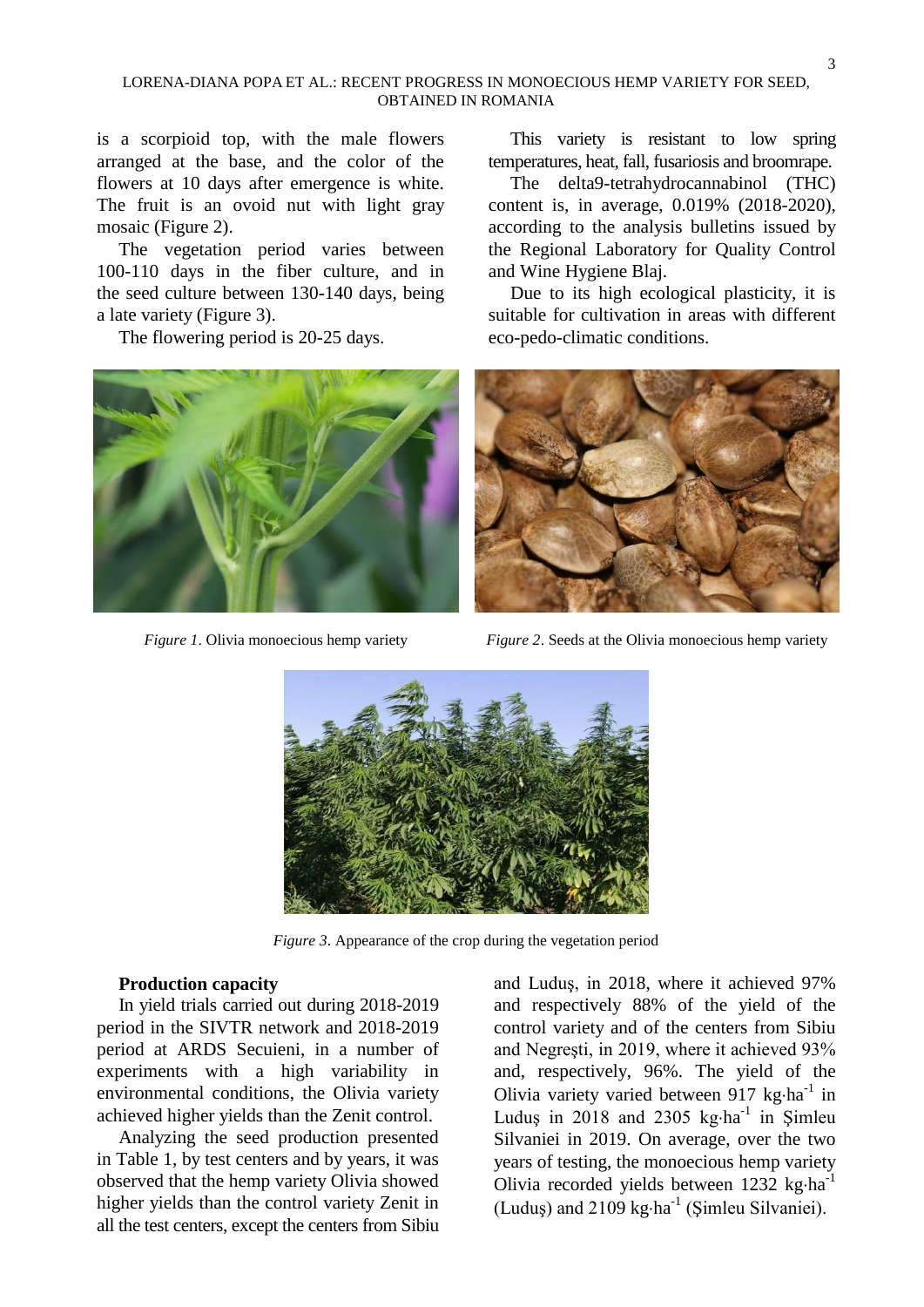|             |                 |                    |      | Seed yield         |      | Average            |               |  |
|-------------|-----------------|--------------------|------|--------------------|------|--------------------|---------------|--|
| Test centre | Variety         |                    | 2018 |                    | 2019 |                    | $(2018-2019)$ |  |
|             |                 | $kg \cdot ha^{-1}$ | $\%$ | $kg \cdot ha^{-1}$ | $\%$ | $kg \cdot ha^{-1}$ | $\frac{0}{0}$ |  |
| Simleu      | Zenit (control) | 1442               | 100  | 1695               | 100  | 1569               | 100           |  |
| Silvaniei   | Olivia          | 1913               | 133  | 2305               | 136  | 2109               | 135           |  |
|             | Average         | 1678               |      | 2000               |      | 1839               |               |  |
|             | Zenit (control) | 1891               | 100  | 2152               | 100  | 2022               | 100           |  |
| Sibiu       | Olivia          | 1828               | 97   | 1990               | 93   | 1909               | 95            |  |
| Average     |                 | 1860               |      | 2071               |      | 1966               |               |  |
|             | Zenit (control) | 1920               | 100  | 1694               | 100  | 1807               | 100           |  |
| Satu Mare   | Olivia          | 2069               | 108  | 1938               | 114  | 2004               | 111           |  |
|             | Average         | 1995               |      | 1816               |      | 1906               |               |  |
|             | Zenit (control) | 1200               | 100  | 1533               | 100  | 1367               | 100           |  |
| Negrești    | Olivia          | 1282               | 107  | 1469               | 96   | 1376               | 102           |  |
|             | Average         | 1241               |      | 1501               |      | 1372               |               |  |
|             | Zenit (control) | 1037               | 100  | 1344               | 100  | 1191               | 100           |  |
| Ludus       | Olivia          | 917                | 88   | 1546               | 115  | 1232               | 103           |  |
| Average     |                 | 977                |      | 1445               |      | 1212               |               |  |
|             | Zenit (control) | 1498               | 100  | 1684               | 100  | 1591               | 100           |  |
| Average     | Olivia          | 1601               | 107  | 1850               | 110  | 1726               | 108           |  |
|             | Average         | 1550               |      | 1767               |      | 1659               |               |  |

*Table 1.* Seed yield of the monoecious hemp varieties tested in SIVTR network

Regarding the thousand kernel weight (TKW), it was observed that the Olivia hemp variety showed higher values than the Zenit control variety in all test centers (Table 2). Thus, in 2018, the TKW for the Olivia variety had values between 22 g (Sibiu, Luduş) and 26 g (Satu Mare), and in 2019, the TKW

values for the Olivia variety varied between 19 g (Negreşti) and 23 g (Satu Mare, Luduş). On average over the two years of testing, the Olivia monoecious hemp variety recorded TKW values between 21 g in the testing center in Sibiu and 25 g in the center from Satu Mare.

*Table 2.* The thousand kernel weight (TKW) of the monoecious hemp varieties tested in SIVTR network

|             |                 |      | <b>TKW</b> |      |               | Average       |                                                                                          |
|-------------|-----------------|------|------------|------|---------------|---------------|------------------------------------------------------------------------------------------|
| Test centre | Variety         | 2018 |            | 2019 |               | $(2018-2019)$ |                                                                                          |
|             |                 | g    | $\%$       | g    | $\frac{0}{0}$ | g             | $\%$<br>100<br>128<br>100<br>117<br>100<br>139<br>100<br>138<br>100<br>144<br>100<br>135 |
| Simleu      | Zenit (control) | 18   | 100        | 18   | 100           | 18            |                                                                                          |
| Silvaniei   | Olivia          | 24   | 133        | 22   | 122           | 23            |                                                                                          |
|             | Average         | 21   |            | 20   |               | 21            |                                                                                          |
| Sibiu       | Zenit (control) | 18   | 100        | 18   | 100           | 18            |                                                                                          |
|             | Olivia          | 22   | 122        | 20   | 111           | 21            |                                                                                          |
| Average     |                 | 20   |            | 19   |               | 20            |                                                                                          |
| Satu Mare   | Zenit (control) | 17   | 100        | 19   | 100           | 18            |                                                                                          |
|             | Olivia          | 26   | 153        | 23   | 121           | 25            |                                                                                          |
|             | Average         | 22   |            | 21   |               | 22            |                                                                                          |
|             | Zenit (control) | 15   | 100        | 16   | 100           | 16            |                                                                                          |
| Negrești    | Olivia          | 24   | 160        | 19   | 119           | 22            |                                                                                          |
|             | Average         | 20   |            | 18   |               | 19            |                                                                                          |
| Luduş       | Zenit (control) | 16   | 100        | 16   | 100           | 16            |                                                                                          |
|             | Olivia          | 22   | 138        | 23   | 144           | 23            |                                                                                          |
| Average     |                 | 19   |            | 20   |               | 20            |                                                                                          |
|             | Zenit (control) | 17   | 100        | 17   | 100           | 17            |                                                                                          |
| Average     | Olivia          | 24   | 141        | 21   | 124           | 23            |                                                                                          |
|             | Average         | 21   |            | 19   |               | 20            |                                                                                          |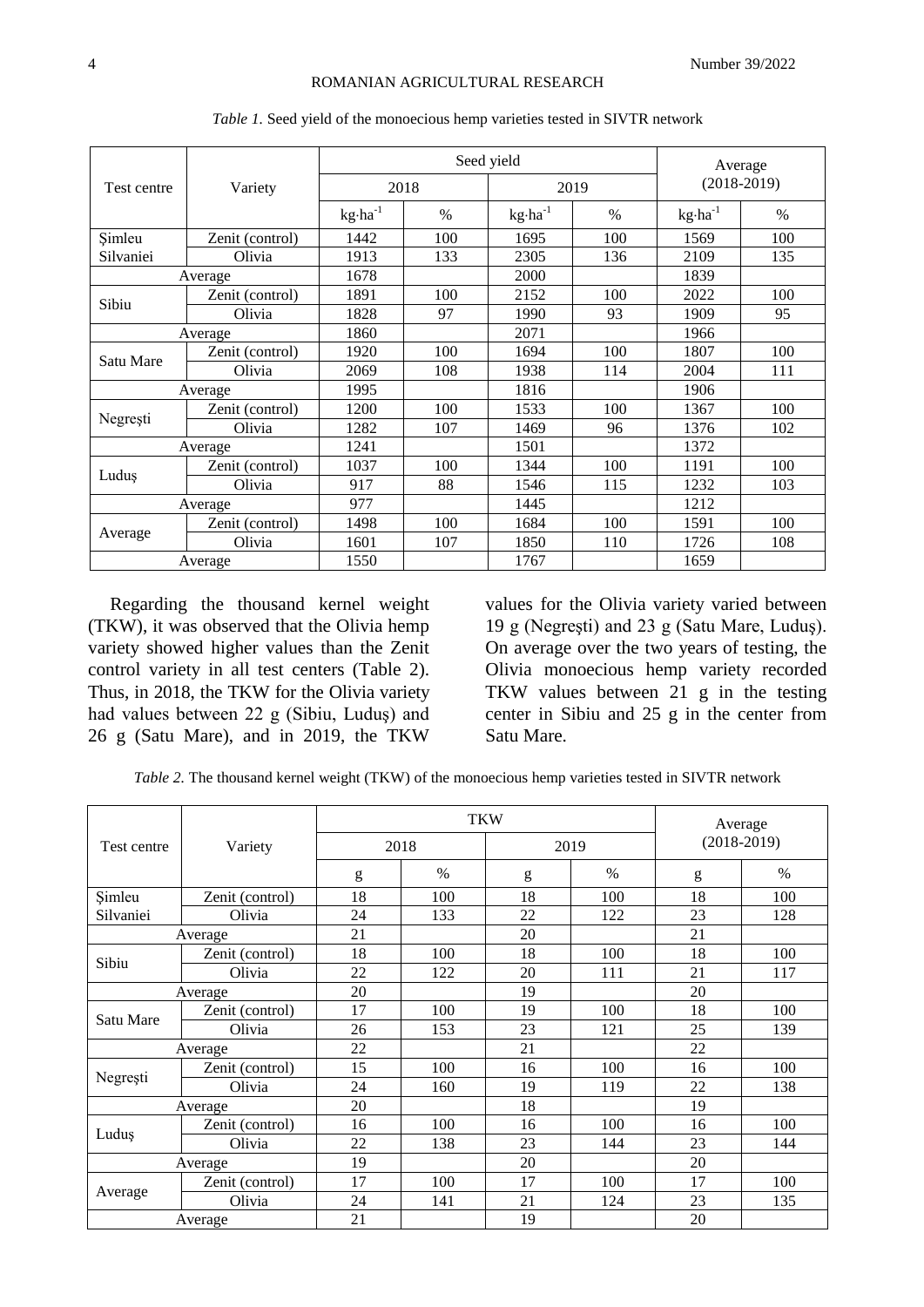The vegetation period of the hemp varieties tested in the SIVTR network varied according on the climatic conditions of the year and the test center. Thus, in 2018, the vegetation period of the Olivia monoecious hemp variety varied between 126 days in Luduş and 158 days in Satu Mare, and in 2019 between 119 days in Luduş and 155 days in Negreşti (Table 3).

On average over the two years of testing, the vegetation period of the Olivia variety had values between 123 days in the testing center in Luduş and 156 days in the one in Satu Mare.

|             |                 |      | Vegetation period (days) | Average       |
|-------------|-----------------|------|--------------------------|---------------|
| Test centre | Variety         | 2018 | 2019                     | $(2018-2019)$ |
|             |                 | Days | Days                     | Days          |
| Simleu      | Zenit (control) | 139  | 147                      | 143           |
| Silvaniei   | Olivia          | 141  | 149                      | 145           |
|             | Average         | 140  | 148                      | 144           |
|             | Zenit (control) | 137  | 140                      | 139           |
| Sibiu       | Olivia          | 136  | 141                      | 139           |
| Average     |                 | 137  | 141                      | 139           |
|             | Zenit (control) | 127  | 154                      | 141           |
| Satu Mare   | Olivia          | 158  | 154                      | 156           |
|             | Average         | 143  | 154                      | 149           |
|             | Zenit (control) | 105  | 155                      | 130           |
| Negrești    | Olivia          | 136  | 155                      | 146           |
|             | Average         | 121  | 155                      | 138           |
|             | Zenit (control) | 125  | 118                      | 122           |
| Luduş       | Olivia          | 126  | 119                      | 123           |
| Average     |                 | 126  | 119                      | 123           |
|             | Zenit (control) | 127  | 143                      | 135           |
| Average     | Olivia          | 139  | 144                      | 142           |
|             | Average         | 133  | 144                      | 139           |

*Table 3.* The vegetation period of the monoecious hemp varieties tested in SIVTR network

During the experimentation period, the performed tests showed higher seed yields obtained by Olivia than the control variety, in all experimental variants. The seed production, for the Olivia variety, had values between 2535 kg·ha<sup>-1</sup> in 2019 and 2730 kg·ha<sup>-1</sup> in 2018.

On average over the two years of testing, the Olivia monoecious hemp variety had recorded a production of 2633 kg $\cdot$ ha<sup>-1</sup>, with production increase of 12% compared to the control (Table 4).

*Table 4.* Seed yield of the Olivia variety tested at ARDS Secuieni

| Distance<br>between rows<br>(cm) |                 |                    | Seed yield | Average<br>$(2018-2019)$ |      |                    |      |
|----------------------------------|-----------------|--------------------|------------|--------------------------|------|--------------------|------|
|                                  | Variety         | 2018               |            |                          |      | 2019               |      |
|                                  |                 | $kg \cdot ha^{-1}$ | $\%$       | $kg \cdot ha^{-1}$       | $\%$ | $kg \cdot ha^{-1}$ | $\%$ |
| 12.5                             | Zenit (control) | 2530               | 100        | 2174                     | 100  | 2352               | 100  |
|                                  | Olivia          | 2730               | 108        | 2535                     | 117  | 2633               | 112  |
| Average                          |                 | 2630               |            | 2355                     |      | 2493               |      |

Regarding the stem yield, it varied for the Olivia variety between  $10810 \text{ kg} \cdot \text{ha}^{-1}$  (2019) and  $11270 \text{ kg} \cdot \text{ha}^{-1}$  (2018). On average over the two years of experimentation, the Olivia variety

recorded a strain yield of  $11040 \text{ kg} \cdot \text{ha}^{-1}$ , with a production increase of 29% compared to the control (Table 5).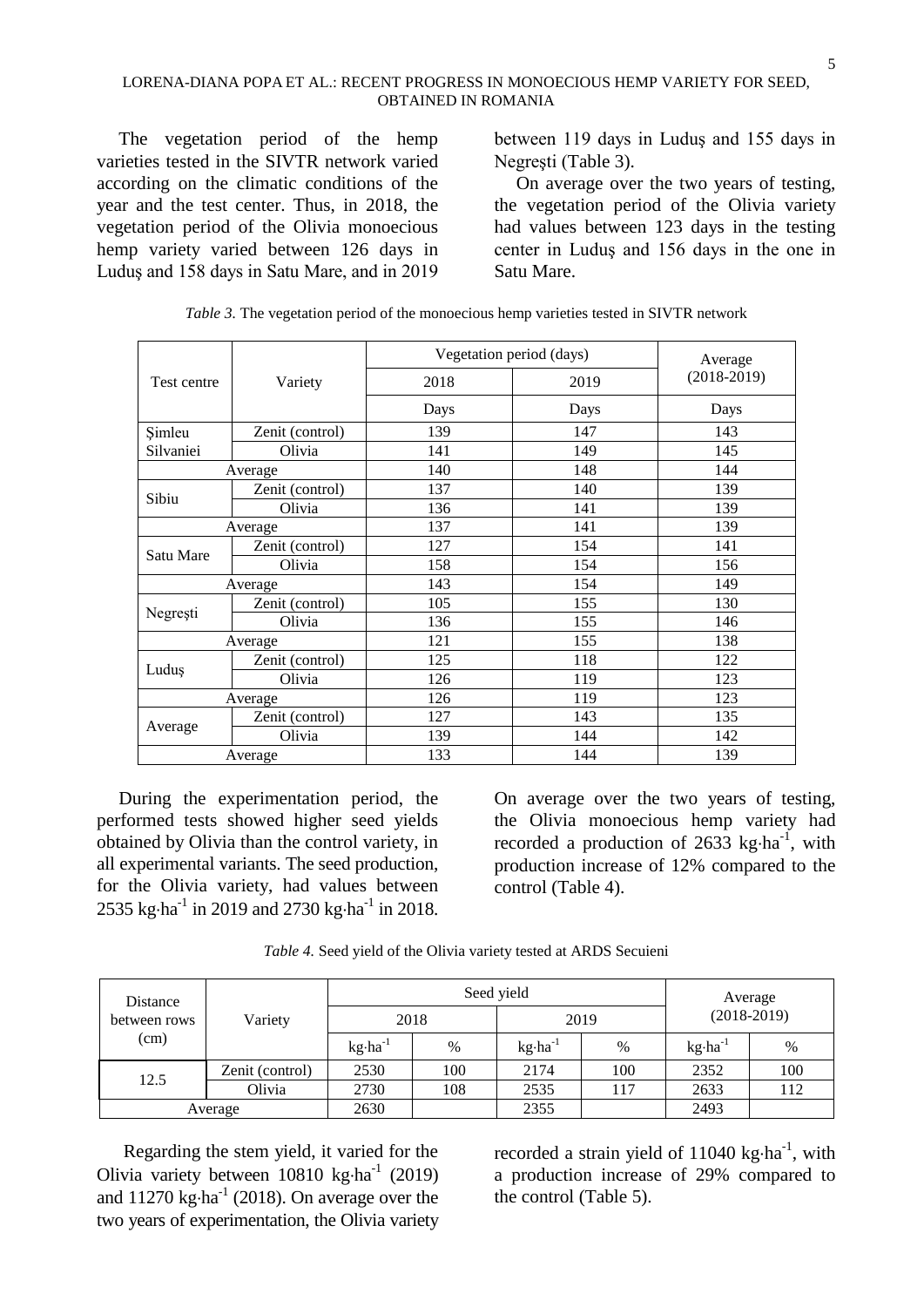#### ROMANIAN AGRICULTURAL RESEARCH

| Distance<br>between rows<br>(cm) |                 |                    | Stem production | Average            |      |                    |               |  |
|----------------------------------|-----------------|--------------------|-----------------|--------------------|------|--------------------|---------------|--|
|                                  | Variety         |                    | 2018            | 2019               |      |                    | $(2018-2019)$ |  |
|                                  |                 | $kg \cdot ha^{-1}$ | $\%$            | $kg \cdot ha^{-1}$ | $\%$ | $kg \cdot ha^{-1}$ | $\%$          |  |
| 12,5                             | Zenit (control) | 8500               | 100             | 8710               | 100  | 8605               | 100           |  |
|                                  | Olivia          | 11270              | 133             | 10810              | 124  | 11040              | 129           |  |
| Average                          |                 | 9885               |                 | 9760               |      | 9823               |               |  |

#### *Table 5.* Stem production of the Olivia variety tested at ARDS Secuieni

On average over the two years of testing, the Olivia variety showed a total stem length superior to that of the control variety, of 310 cm and respectively 320 cm, by approximately 19% more than the control variety Zenit (Table 6).

*Table 6.* The stems total length of the Olivia variety tested at ARDS Secuieni

| Distance<br>between rows<br>(cm) |                 |      | Total length (cm) | Average |      |     |               |  |
|----------------------------------|-----------------|------|-------------------|---------|------|-----|---------------|--|
|                                  | Variety         | 2018 |                   | 2019    |      |     | $(2018-2019)$ |  |
|                                  |                 | cm   | $\%$              | cm      | $\%$ | cm  | $\%$          |  |
|                                  | Zenit (control) | 260  | 100               | 270     | 100  | 265 | 100           |  |
| 12.5                             | Olivia          | 310  | 119               | 320     | 119  | 315 | 119           |  |
| Average                          |                 | 285  |                   | 295     |      | 290 |               |  |

Regarding the technical length, it varied for the Olivia variety between 170 cm (2018) and 180 cm (2019). On average over the two

years of experimentation, the Olivia variety recorded a technical stem length of 175 cm (Table 7).

*Table 7.* The stems technical length of the Olivia variety tested at ARDS Secuieni

| Distance<br>between rows<br>(cm) |                 |     | Technical length (cm) | Average |      |               |      |
|----------------------------------|-----------------|-----|-----------------------|---------|------|---------------|------|
|                                  | Variety         |     | 2018                  | 2019    |      | $(2018-2019)$ |      |
|                                  |                 | cm  | $\%$                  | cm      | $\%$ | cm            | $\%$ |
|                                  | Zenit (control) | 120 | 100                   | 130     | 100  | 125           | 100  |
| 12.5                             | Olivia          | 170 | 142                   | 180     | 138  | 175           | 140  |
| Average                          |                 | 145 |                       | 155     |      | 150           |      |

Regarding the TKW, it was observed that the Olivia hemp variety showed higher values than the Zenit control variety in all testing years (Table 8). Thus, in 2018, the thousand kernel weight at the Olivia variety had a

value of 24.85 g, and in 2019, the value of TKW for the Olivia variety was of 26.10 g. On average over the two years Olivia monoecious hemp variety recorded a TKW value of 25.48 g.

|  |  |  |  | <i>Table 8.</i> The TKW of the Olivia variety tested at ARDS Secuieni |
|--|--|--|--|-----------------------------------------------------------------------|
|  |  |  |  |                                                                       |

|                 |       | <b>TKW</b> | Average |      |               |      |  |
|-----------------|-------|------------|---------|------|---------------|------|--|
| Variety         |       | 2018       |         | 2019 | $(2018-2019)$ |      |  |
|                 | g     | $\%$       | g       | $\%$ | g             | $\%$ |  |
| Zenit (control) | 20.04 | 100        | 19.90   | 100  | 19.97         | 100  |  |
| Olivia          | 24.85 | 124        | 26.10   | 131  | 25.48         | 128  |  |
| Average         | 22.45 |            | 23.00   |      | 22.73         |      |  |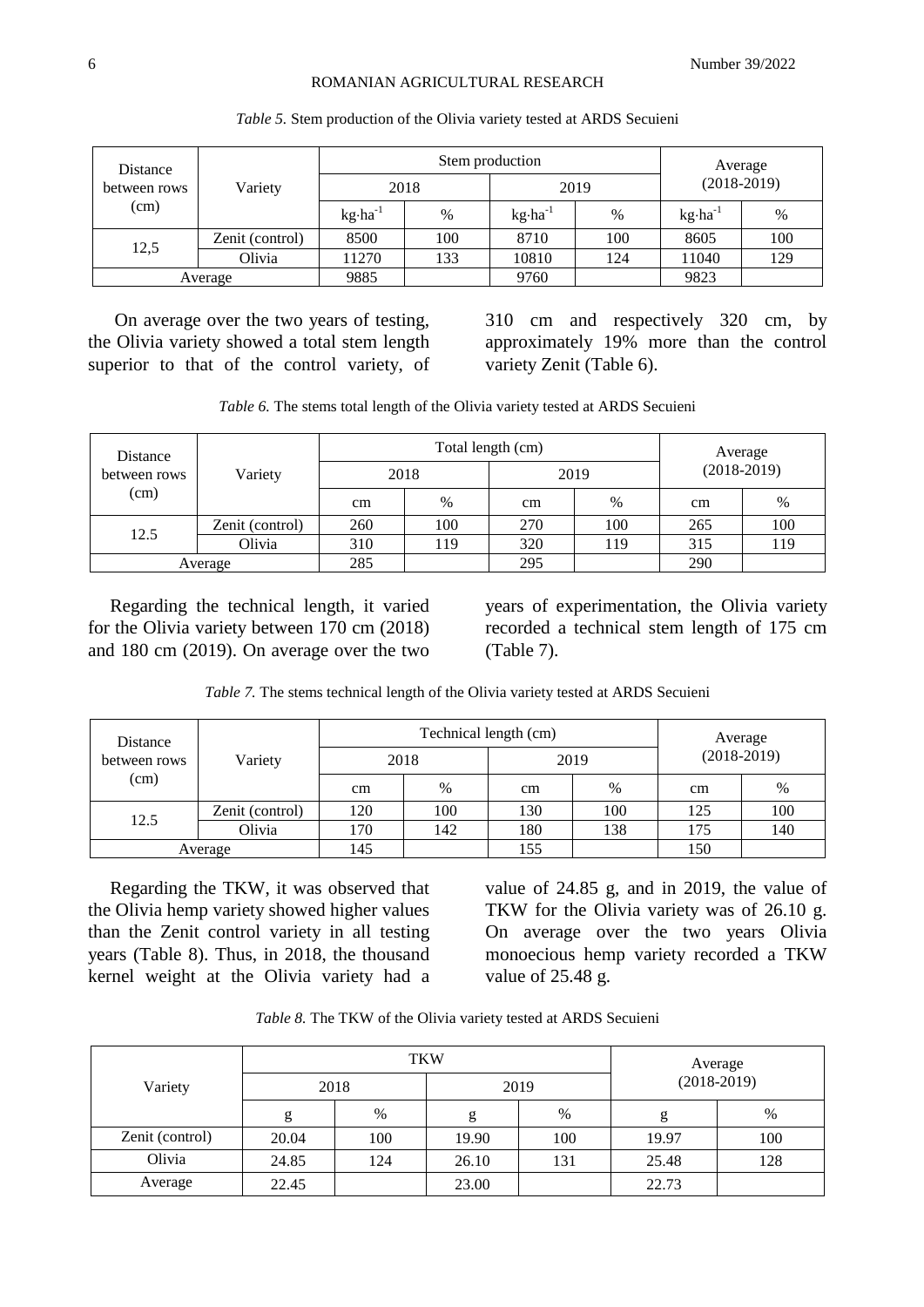About 113 different cannabinoids can be found in hemp, but the most important and researched are CBD and THC.

CBD has the widest therapeutic application, being currently the most studied phytocannabinoid. Unlike THC, CBD has no psychoactive effect, which is why it is legal in many countries around the world. Currently, it is used in the treatment of many diseases, being used as an anticonvulsant, immunostimulant, antioxidant, antidepressant, anti-psychotic, anti-inflammatory, antitumor, anxiolytic, anti-insomnia.

Although some genetic markers and loci of quantitative traits that determine sexual expression in hemp have been developed, more researches regarding sex-related traits and QTL mapping are important for achieving the goals of cannabinoid development and regulation (Schluttenhofer and Yuan, 2017).

In terms of cannabinoid content, testing of the Olivia variety and other ARDS Secuieni monoecious hemp varieties was conducted within the "Extremadura" National Agricultural Technological Center. The results of the analyses are presented in Table 9.

Analyzing the results, we can see that the Olivia hemp variety has a higher cannabinoid content compared to the Zenit control variety. Thus, for the Olivia variety, the CBD content was of 0.06%, the CBDA of 0.24% and the CBDT of 0.27%, compared to 0.02% CBD, 0.10% CBDA and 0.10% CBDT as recorded in the control variety.

*Table 9.* Cannabinoid content (%) at monoecious hemp varieties created at ARDS Secuieni

| No       | Varietv       | Cannabidiol (CBD) | Acid cannabidiol (CBDA) | Total cannabidiol (CBDT) |
|----------|---------------|-------------------|-------------------------|--------------------------|
| . .      | Zenit         | $0.02\,$          |                         | ).10                     |
| <u>.</u> | <b>Olivia</b> | 0.06              | 0.24                    | $\sim$<br>U.Z.           |

Regarding the THC content, the testing of the Olivia variety and other monoecious hemp varieties created at ARDS Secuieni, was carried out within the Regional Laboratory for Quality Control and Wine Hygiene Valea Călugărească - Blaj subsidiary. The results of the analyses are presented in Table 10.

After analyzing the results, we can see that no sample contained more than 0.2% THC. In all samples the THC values are below 0.03%, which makes the varieties created at ARDS Secuieni to be particularly valuable and recommends them for cultivation in other European countries.

*Table 10.* The THC content of the monoecious hemp varieties created at ARDS Secuieni

|               |                    |                                | THC content $(\%)$ |       |       |                          |
|---------------|--------------------|--------------------------------|--------------------|-------|-------|--------------------------|
| No.           | Variety            | Quality test                   | 2018               | 2019  | 2020  | Average<br>$(2018-2020)$ |
| . .           | Zenit              | Leaves $+$ inflorescence peaks | 0.028              | 0.016 | 0.016 | 0.020                    |
| ◠<br><u>.</u> | Secuieni - Jubileu | Leaves $+$ inflorescence peaks | 0.015              | 0.017 | 0.018 | 0.017                    |
| 3.            | Olivia             | Leaves $+$ inflorescence peaks | 0.021              | 0.017 | 0.018 | 0.019                    |

### **CONCLUSIONS**

A new variety of monoecious hemp for seeds 'Olivia' was created at ARDS Secuieni. It has been included in the Official European Catalog of Varieties and is intended for marketing. The new genotype can be characterized as a late variety, with high seed yields and a seed weight (thousand kernel weight) being the highest in the varietal

conveyor existing on the European market. Moreover, the new variety is richer in CBD, CBDA and CBDT, compared with the other ARDS Secuieni varieties, while the THC content is within the limits of European legislation.

It is recommended to cultivate the new variety to obtain seed for processing, in order to get husked seed, oil and auxiliary products intended for consumption.